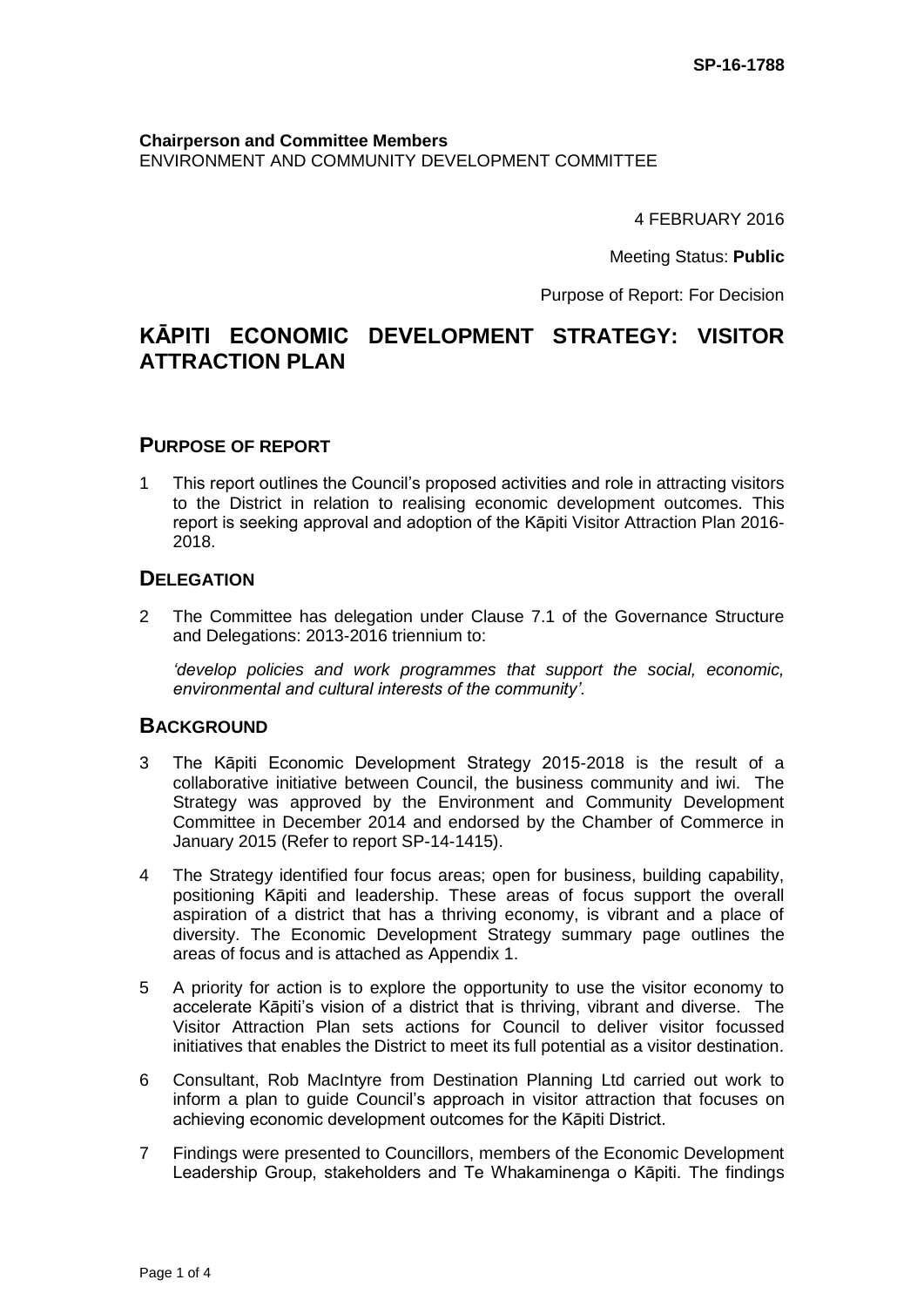and feedback provide a foundation for the development of the Kāpiti Visitor Attraction Plan.

# **ISSUES AND OPTIONS**

- 8 The community gains from focusing resources on the visitor economy are a common formula for delivering economic prosperity. The Kāpiti Visitor Attraction Plan (at Appendix 2) will assist the council in making decisions and investing in activities that enable Kāpiti to be a successful visitor destination.
- 9 The Kāpiti Visitor Plan sets out three focus areas supported by a set of actions to deliver visitor attraction initiatives (until 2018). Each area is designed to enhance the visitor economy. It is envisaged that benefits will go beyond financial benefits and include greater social amenities and more choices for local residents.
- 10 Major events and tourism are good economic development partners in visitor attraction as both activities encourage visitors to spend more time and money in the District. The Kāpiti Events Plan 2015 – 2018, adopted in December 2015 (refer to report SP-15-1772) is designed to companion the Visitor Attraction Plan as an approach to achieving outcomes of the Kāpiti Economic Development Strategy 2015-2018.

### **CONSIDERATIONS**

### Policy considerations

11 The Kāpiti District Economic Development Strategy 2015-2018 provides the overarching strategic framework for visitor attraction and event development as ways of growing the visitor economy.

# Legal considerations

12 There are no legal considerations.

### Financial considerations

13 There are funds allocated within the Economic Development programme as defined by the overarching Kāpiti Economic Development Strategy for 2015 - 2018. The amount of \$345,000 is allocated per annum as per the Long Term Plan and currently covers the existing contract for tourism and information services, visitor attraction projects and the i-SITE tenancy at Coastlands Shopping Centre.

# Tāngata whenua considerations

14 Council has a major role in supporting and enabling iwi-led initiatives that give opportunity for tāngata whenua to welcome visitors in the true spirit of manaakitanga. The Visitor Attraction Plan acknowledges this customary right and goes some way to exploring actions that facilitate a greater iwi-Māori presence in Kāpiti attractions.

# **SIGNIFICANCE AND ENGAGEMENT**

### Degree of significance

15 This matter has a low degree of significance under Council Policy.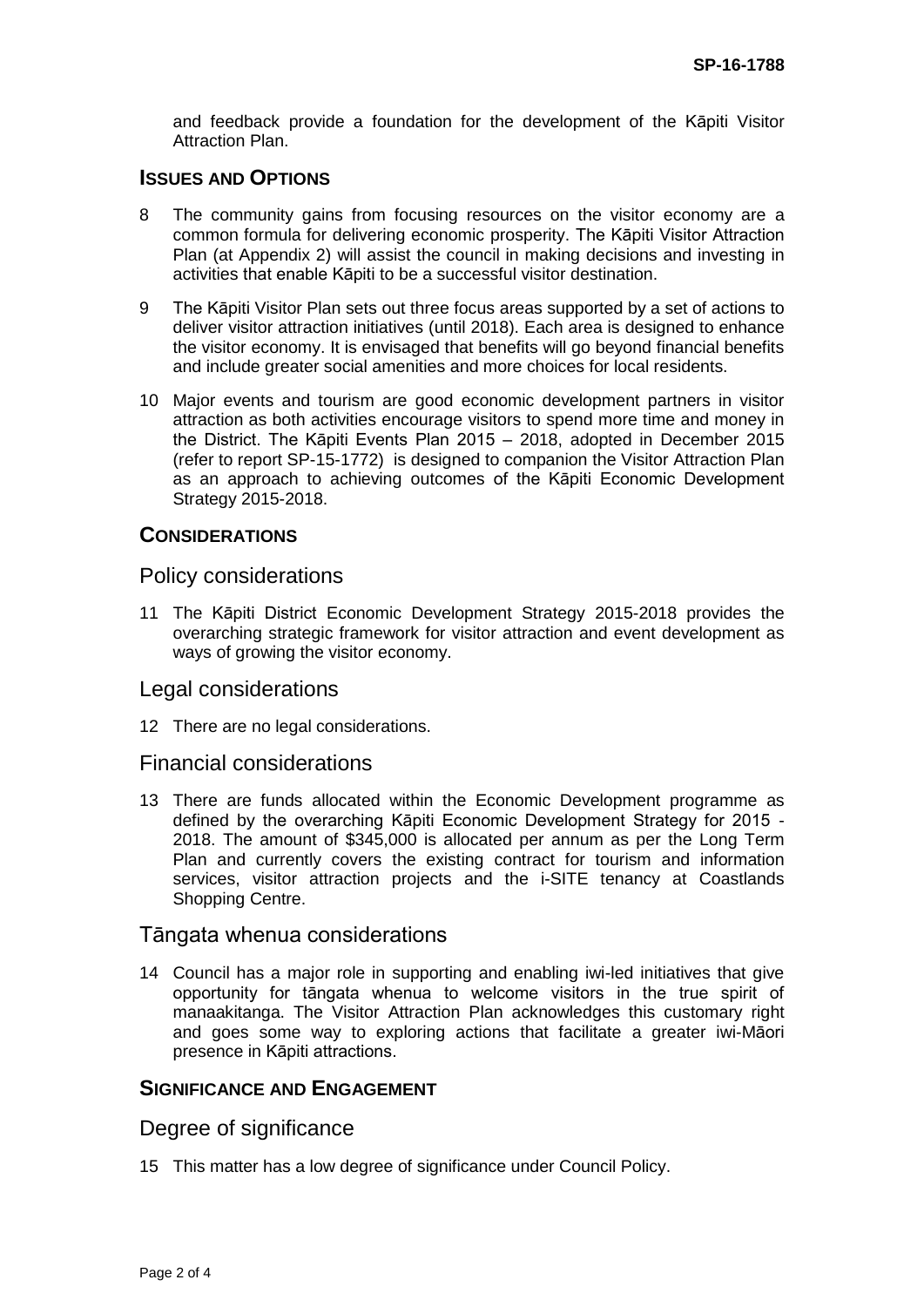# Consultation already undertaken

- 16 Consultant, Rob MacIntyre from Destination Planning Ltd carried out work to inform a plan to guide Council's approach in future visitor attraction and event development that focuses on achieving economic development outcomes for the Kāpiti District.
- 17 Findings were presented to Councillors, members of the Economic Development Leadership Group, stakeholders, commercial operators and Te Whakaminenga o Kāpiti.

### Engagement planning

18 Over 100 individuals from 60 organisations have provided input into work that has informed the development of the Kāpiti Visitor Attraction Plan. Therefore, the engagement plan is now about advising the community about Council's decision and providing information on visitor attraction initiatives and tourism development activity.

# **Publicity**

19 Visitor focussed initiatives within the Kāpiti Visitor Attraction Plan will require appropriate publicity. For example, a publicity plan will be developed to inform the community of any decisions that impact on the visitor information and tourism service delivery as a result of the plans outlined in the Kāpiti Visitor Attraction Plan

# **RECOMMENDATIONS**

20 That the Environment and Community Development Committee adopts the Kāpiti Visitor Attraction Plan 2016-2018 (as detailed in Appendix 2 of report SP-16-1788) as an action plan for achieving economic development aspirations for Kāpiti.

| <b>Report prepared by</b>                                 | <b>Approved for</b><br>submission                 | <b>Approved for submission</b>                              |
|-----------------------------------------------------------|---------------------------------------------------|-------------------------------------------------------------|
| Tania Parata                                              | <b>Tamsin Evans</b>                               | <b>Kevin Black</b>                                          |
| <b>Manager</b><br><b>Programme Design</b><br>and Delivery | <b>Group Manager</b><br><b>Community Services</b> | <b>Acting Group Manager</b><br><b>Strategy and Planning</b> |

# **ATTACHMENTS**

Appendix 1: One page summary of Kāpiti Economic Development Strategy 2015-18 Appendix 2: Kāpiti Visitor Attraction Plan 2016-2018